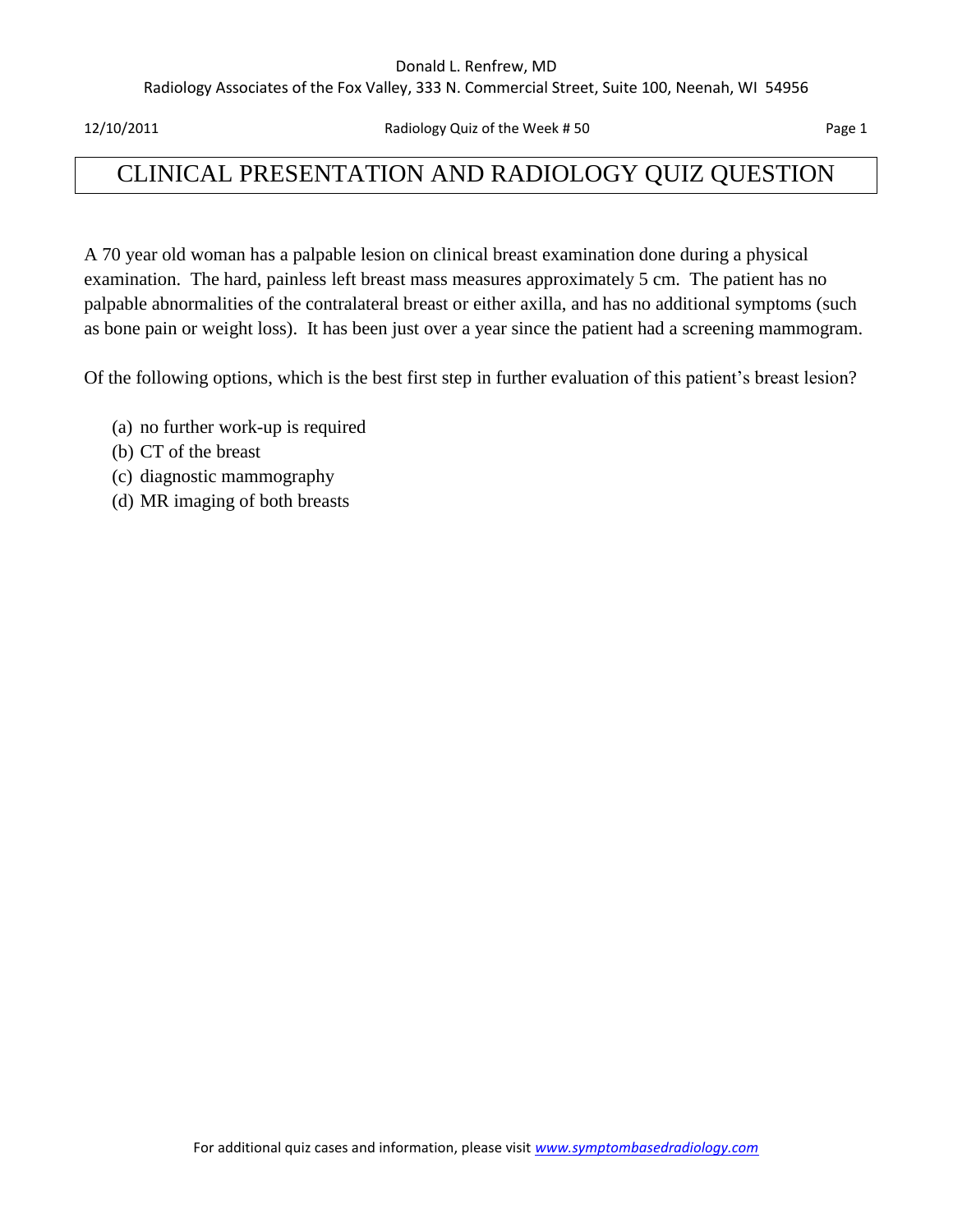### RADIOLOGY QUIZ QUESTION, ANSWER, AND EXPLANATION

Which is the best first step in further evaluation of this patient's breast lesion?

- (a) no further work-up is required
- (b) CT of the breast
- (c) diagnostic mammography
- (d) MR imaging of both breasts

Answer: (c), diagnostic mammography, is the correct response. New breast masses discovered on breast self-examination or during clinical breast examination in patients over the age of 40, particularly if suspicious (hard and nonpainful) should undergo further evaluation. The exact method of further evaluation varies depending on the local resources and preferences. Of the possibilities listed, diagnostic mammography is the best response. The purpose of the diagnostic mammography is to further characterize the lesion, but also to evaluate for any additional lesions of the same breast or the contralateral breast prior to biopsy (which will distort the anatomy of the breast and may obscure lesions). Typically, diagnostic mammography consists of the usual views obtained during screening mammography (particularly if the patient has not recently undergone screening mammography, as was the case in this patient), that is, bilateral mediolateral oblique and craniocaudal views, with a marker at the location of the lesion. Additional views will usually be obtained, including a straight lateral exam and spot-compression studies of the lesion. Note that alternative methods of evaluation of this patient may also be acceptable. For example, ultrasound or proceeding directly to biopsy of the palpable lesion may also be reasonable first steps – but neither of these is listed as an option.

Hard, non-painful palpable lesions found on clinical breast exam in any woman, but particularly in any woman older than 40 years of age, needs to be regarded with suspicion and further work-up is required; therefore, (a) is incorrect. CT of the breast is rarely performed and is not indicated in this case, and (b) is incorrect. MR of the breasts is usually performed trouble-shooting difficult cases or screening patients at extremely high risk for breast cancer, and is not the best first step in further evaluation, so (d) is incorrect.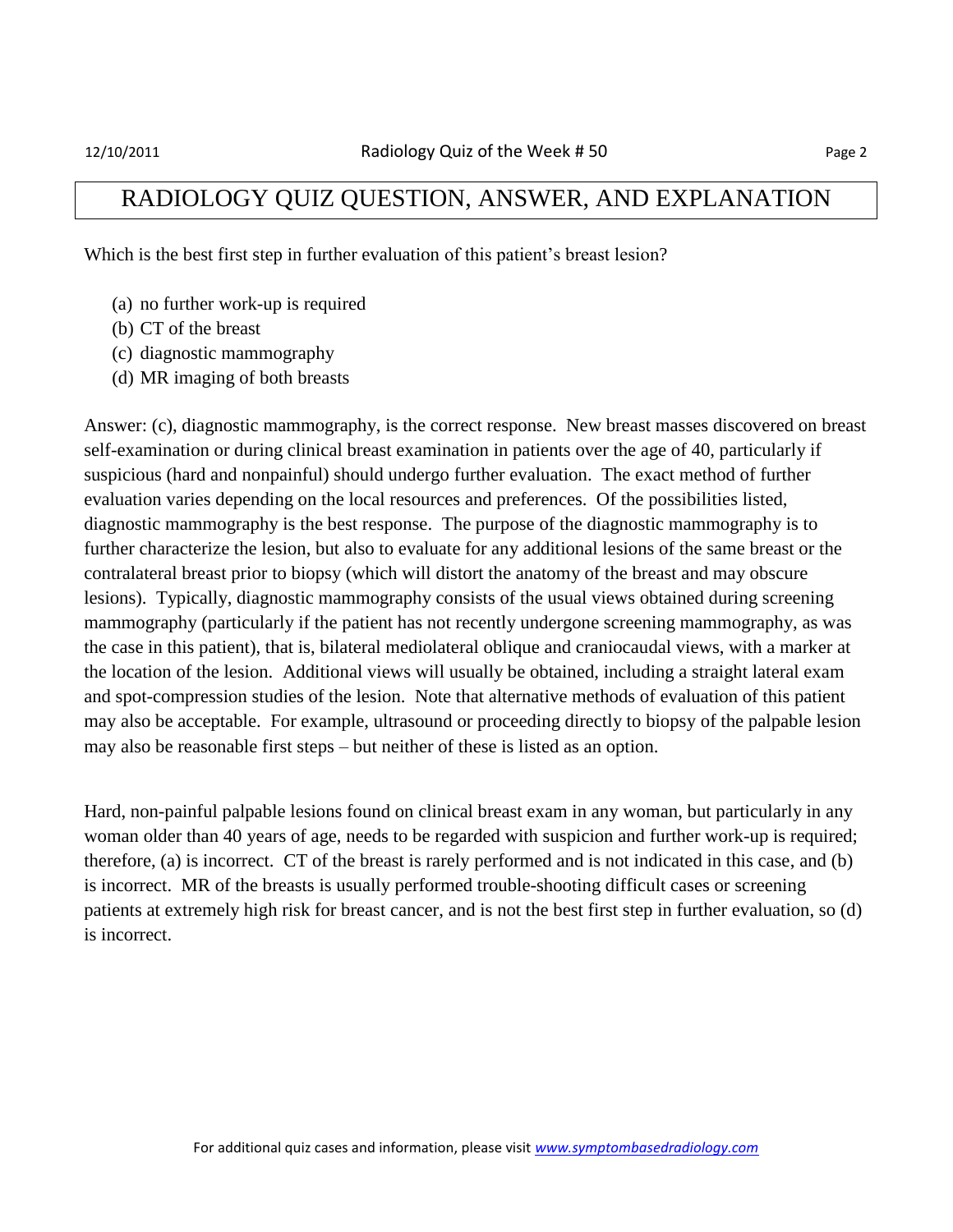## IMAGING STUDY AND QUESTIONS

The patient underwent imaging:



Imaging questions:

- 1) What types of studies are shown?
- 2) Are there any abnormalities?
- 3) What is the most likely diagnosis?
- 4) What is the next step in management?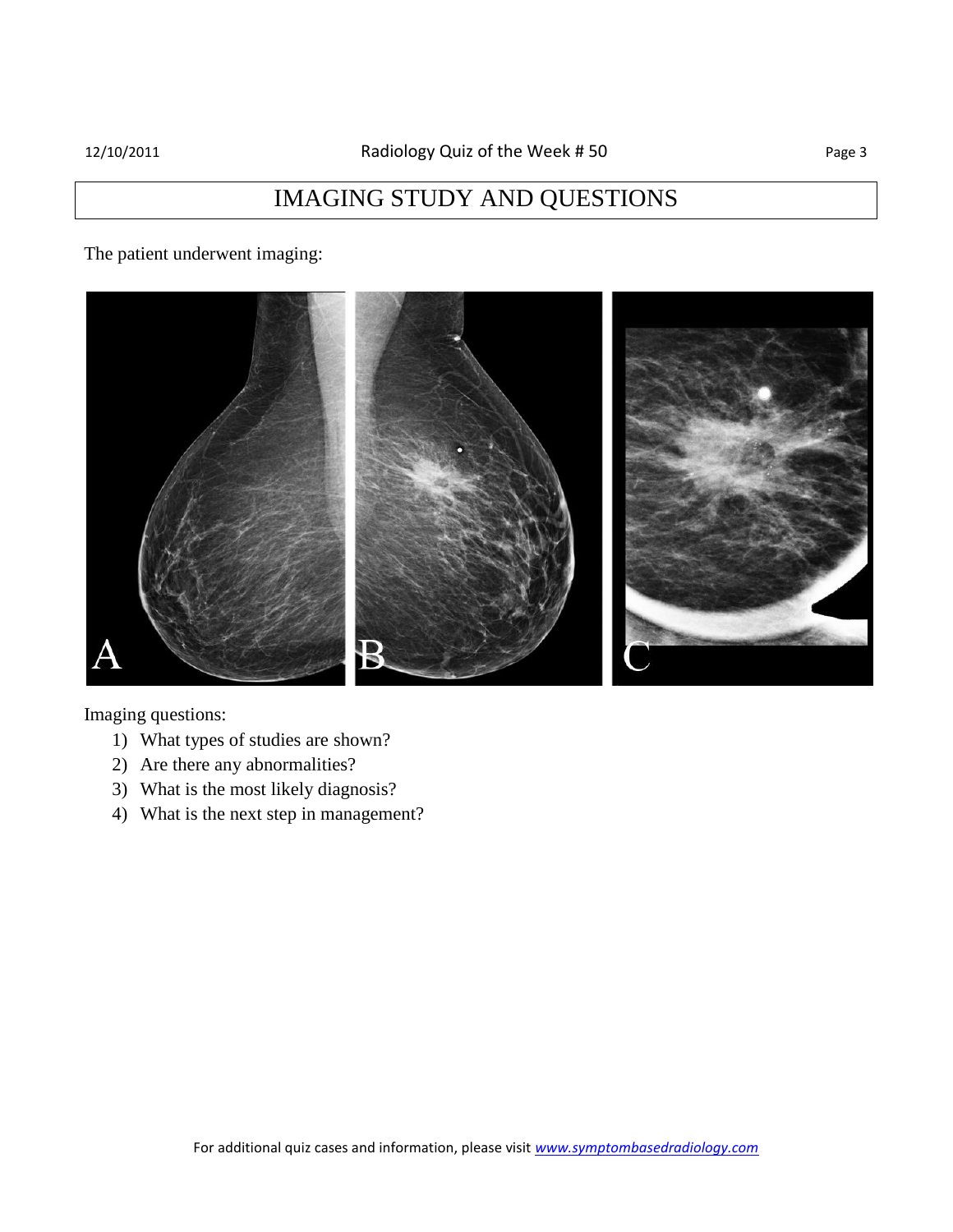### IMAGING STUDY QUESTIONS AND ANSWERS



Imaging questions:

- 1) What types of studies are shown? A and B represent the right and left (respectively) mediolateral oblique views from a diagnostic mammogram. Note the small metallic marker (black arrow) placed on the skin surface overlying the patient's palpable lesion. C represents a spot compression view of the lesion. Again, a marker (black arrow) has been placed at the location of the lesion.
- 2) Are there any abnormalities? Yes. There is a spiculated mass of the left breast seen on the mediolateral oblique view (white arrow). Some small scattered calcifications are seen on the spot compression view (white arrows).
- 3) What is the most likely diagnosis? Breast carcinoma.
- 4) What is the next step in management? Breast biopsy.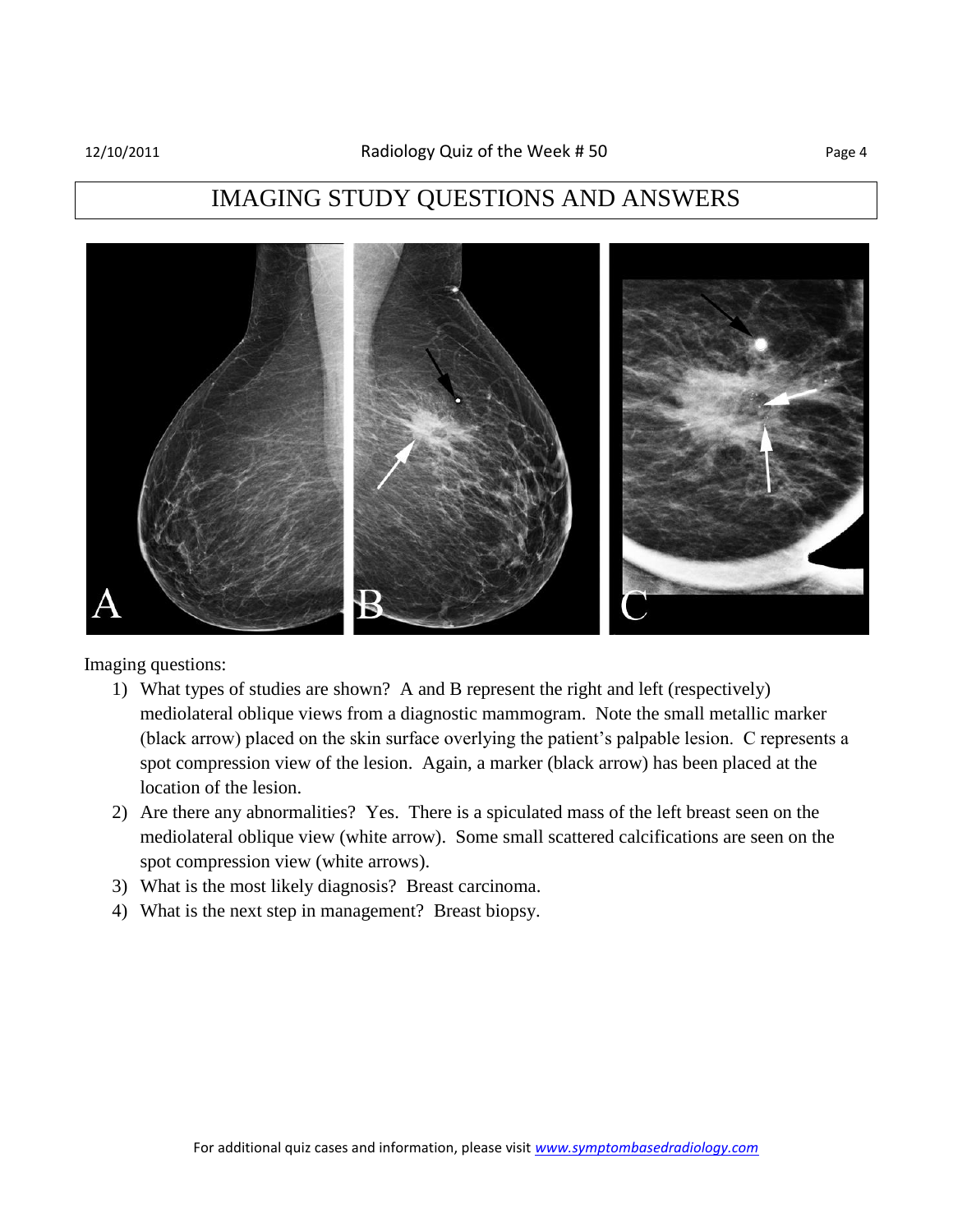# PATIENT DISPOSITION, DIAGNOSIS, AND FOLLOW-UP

The patient underwent biopsy of the lesion, which was diagnostic of infiltrating ductal carcinoma. The patient subsequently underwent mastectomy along with radiation and chemotherapy.